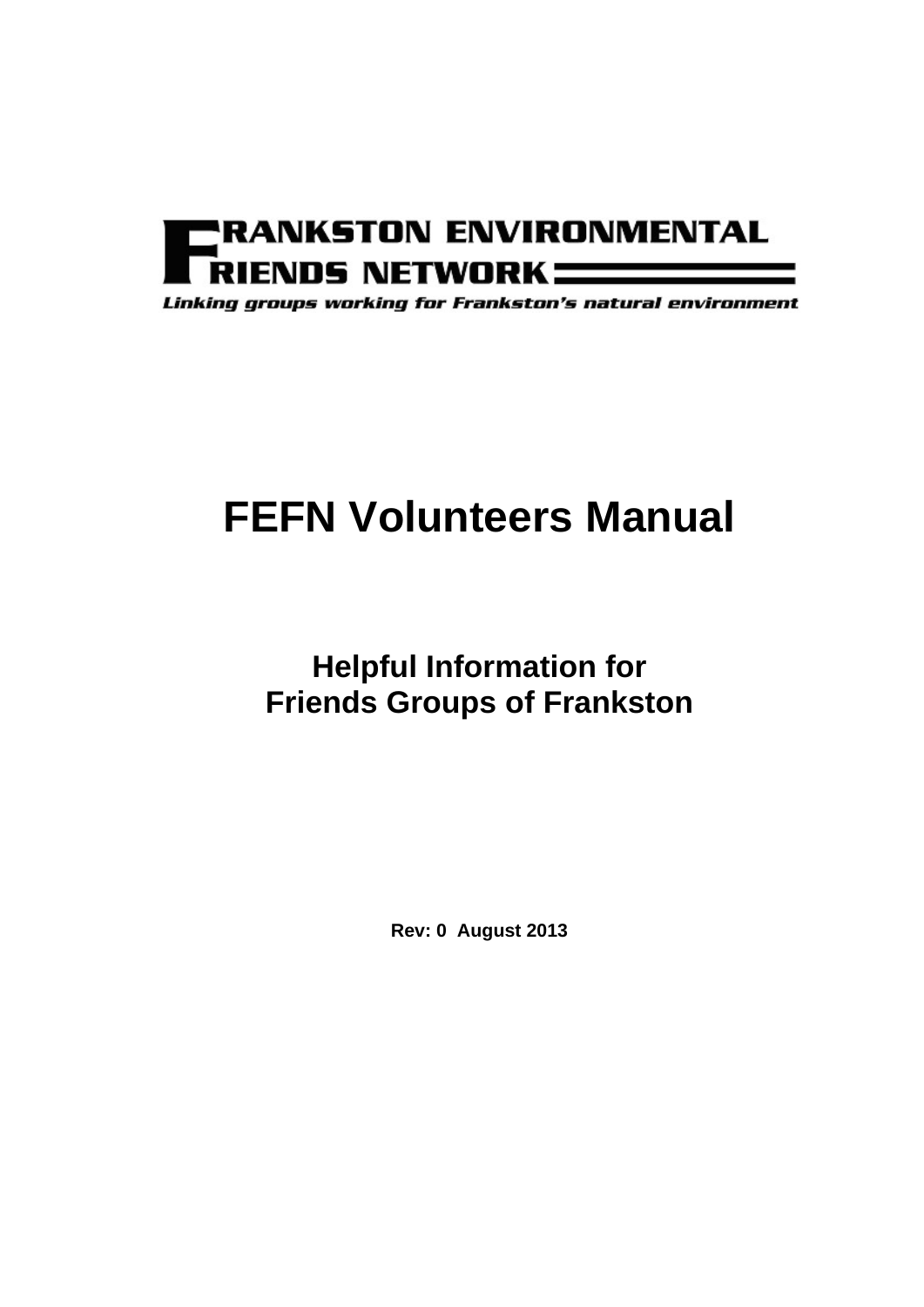

**This page is intentionally blank**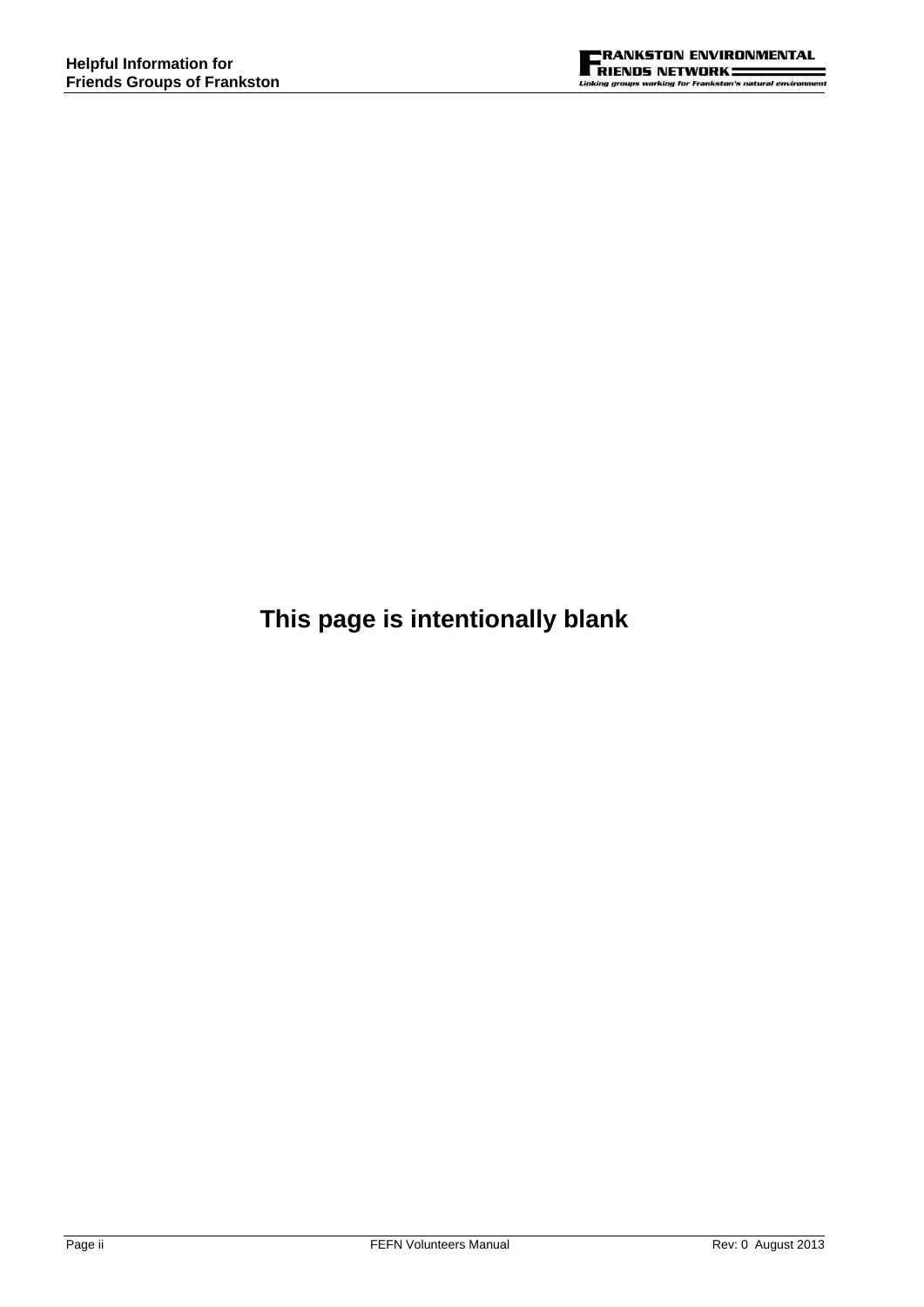# **Contents**

| 1.           |        |  |
|--------------|--------|--|
| 1.1.         |        |  |
| 1.2.         |        |  |
| 1.3.         |        |  |
| 1.4.         |        |  |
| 1.5.         |        |  |
| 2.           |        |  |
| 2.1.         |        |  |
| 2.2.         |        |  |
|              | 2.2.1. |  |
|              | 2.2.2. |  |
| 3.           |        |  |
| 3.1.         |        |  |
| 3.2.         |        |  |
|              | 3.2.1. |  |
|              | 3.2.2. |  |
| 3.3.         |        |  |
| 3.4.         |        |  |
| 3.5.         |        |  |
| 4.           |        |  |
| 4.1.         |        |  |
| 4.2.         |        |  |
| 4.3.<br>4.4. |        |  |
| 4.5.         |        |  |
| 4.6.         |        |  |
| 4.7.         |        |  |
| 4.8.         |        |  |
| 5.           |        |  |
| 5.1.         |        |  |
| 5.2.         |        |  |
|              |        |  |

**Disclaimer** 

All information contained in this manual is based on the latest information available at the time of this publication's printing. The Frankston Environmental Friends Network reserves the right to alter and substitute information at any time. While every precaution has been taken in the preparation of this manual, the Frankston Environmental Friends Network assumes no responsibility for errors or omissions. Neither is any liability assumed for damages resulting from the use of the information contained herein.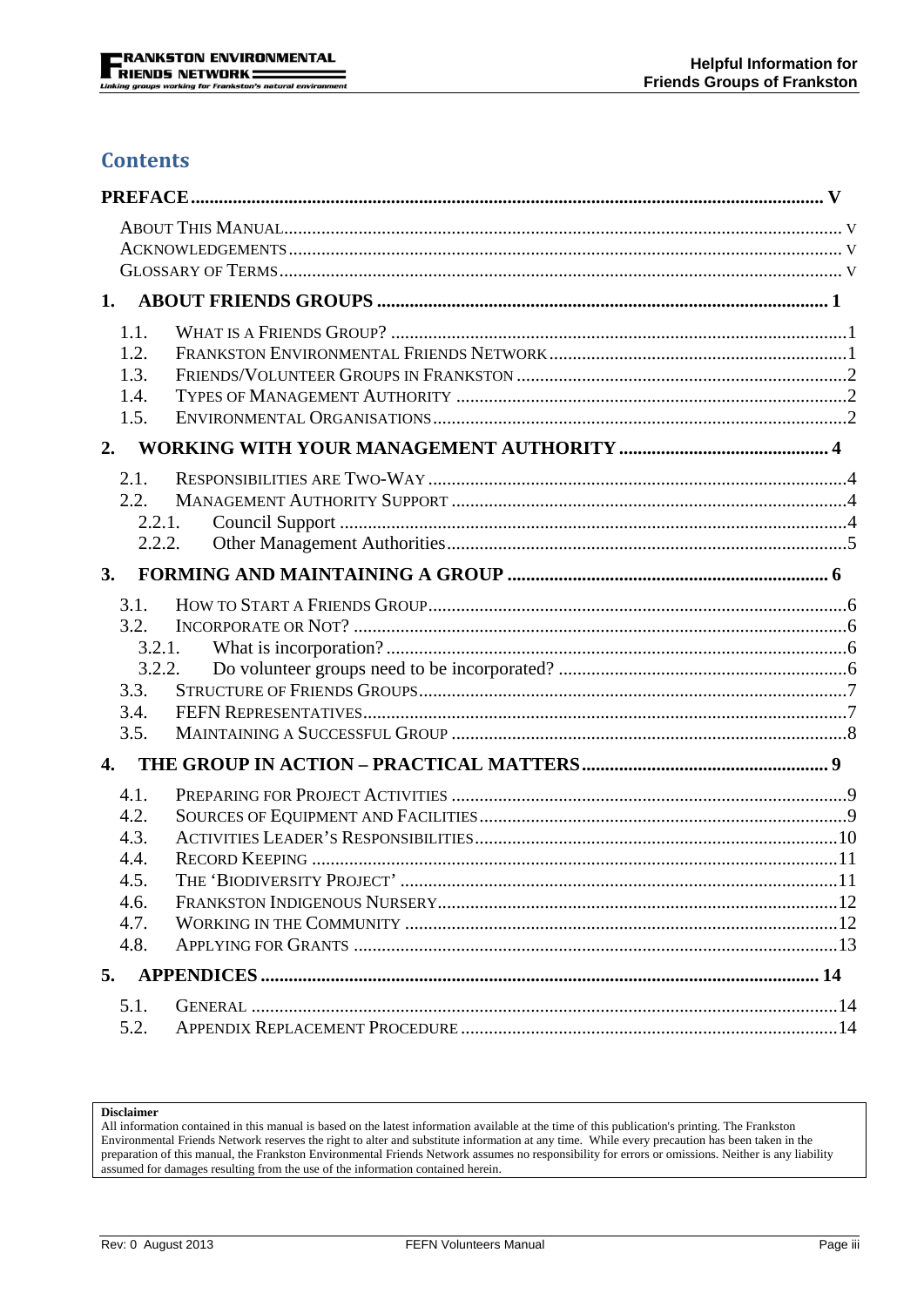# **Document Control**

| Rev              |           |                    | Approved for Issue    |         |
|------------------|-----------|--------------------|-----------------------|---------|
| No.              | Date      | <b>Description</b> | Name                  | Date    |
| $\boldsymbol{A}$ | 2 Sept 12 | Document created   | L Costermans/ D Cross | Sept 12 |
| $\theta$         | August 13 | Issued for use     | L Costermans/ D Cross | Aug 13  |
|                  |           |                    |                       |         |
|                  |           |                    |                       |         |
|                  |           |                    |                       |         |
|                  |           |                    |                       |         |
|                  |           |                    |                       |         |

#### **Frankston Environmental Friends Network**

**C/o Environment Department, Frankston City Council , PO Box 490 FRANKSTON Victoria 3199** 

#### **© Frankston Environmental Friends Network 2013**

This document is and shall remain the property of the Frankston Environmental Friends Network. For the purposes of imparting information to FEFN members, permission is granted to Frankston City Council and the Friends Groups of Frankston to copy this document, noting the disclaimer on the contents page.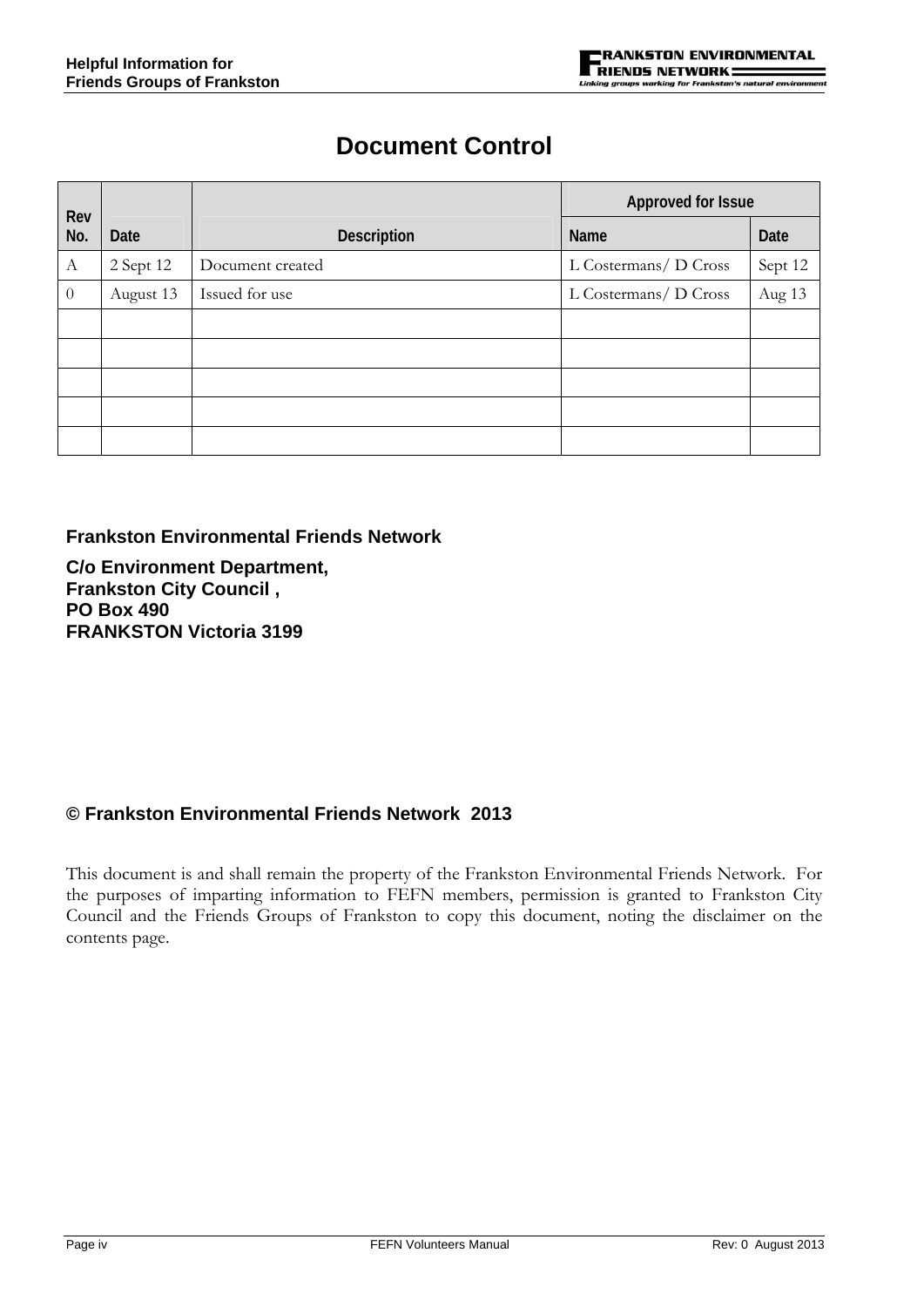# **PREFACE**

#### **ABOUT THIS MANUAL**

This manual has been produced to assist the Friends Groups of Frankston, to provide clear and concise information that may be of use in establishing, managing and evolving Friends Groups. The majority of these Friends Groups come under the management of Frankston City Council; however some groups work with other management authorities, notably, Parks Victoria and Melbourne Water.

The manual is designed predominately to be an essential reference to the Activities Leaders of the Friends Groups; however, much of this information will be of interest the members as well.

Where your Friends Groups' management authority is Frankston City Council, this manual is to be read in conjunction with the Council's Guidelines for Friends Group Volunteers document, in the separate self-contained section of this folder.

#### **ACKNOWLEDGEMENTS**

The Frankston Environmental Friends Network gratefully acknowledges the following sources of information and inspiration for the development of this manual:

- Frankston City Council Environment Department; and Foreshore and Natural Reserves Teams, Operations.
- Parks Victoria and Victorian Environmental Friends Network Volunteer and Friends Information Kit – 2009.
- Coastcare Victoria Volunteer Guide 2011.
- Information provided by Leon Costermans of the Friends of Langwarrin Flora and Fauna Reserve.
- Shire of Nillumbik Friends Group Volunteer Manual.

#### **GLOSSARY OF TERMS**

The following table provides a list of acronyms and abbreviations used throughout this manual.

| Abbreviation | <b>Description</b>                                                        |
|--------------|---------------------------------------------------------------------------|
| <b>DEPI</b>  | Victorian Department of Environment and Primary Industries (formerly DSE) |
| FEFN         | Frankston Environmental Friends Network                                   |
| <b>VEFN</b>  | Victorian Environment Friends Network                                     |

The following table provides a list of commonly used terms throughout this manual.

| Term                     | Description                                                                                                                                         |
|--------------------------|-----------------------------------------------------------------------------------------------------------------------------------------------------|
| <b>Activities Leader</b> | The person responsible for organising and supervising the Friends Group's<br>working sessions. For larger groups, this may be more than one person. |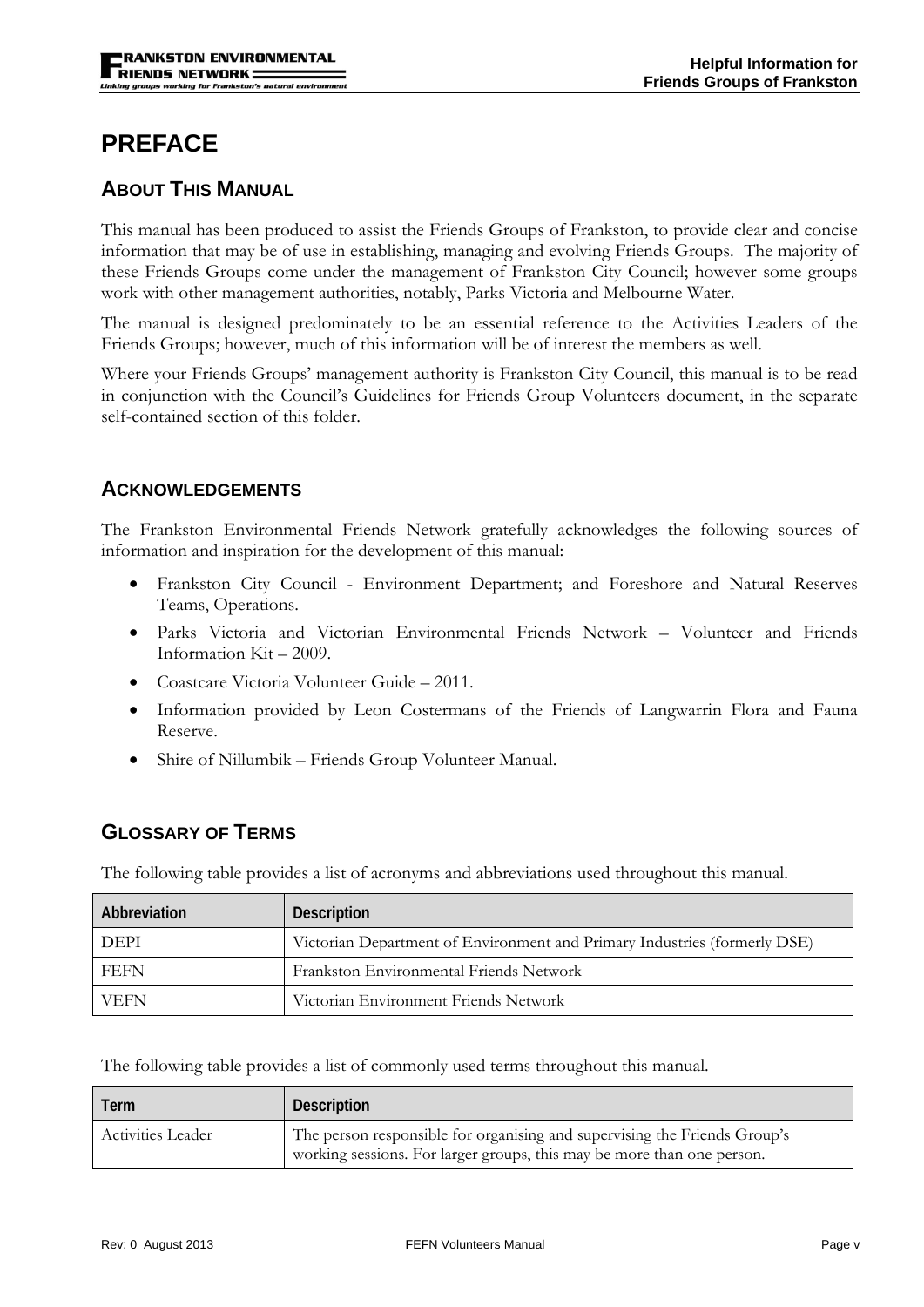

**This page is intentionally blank**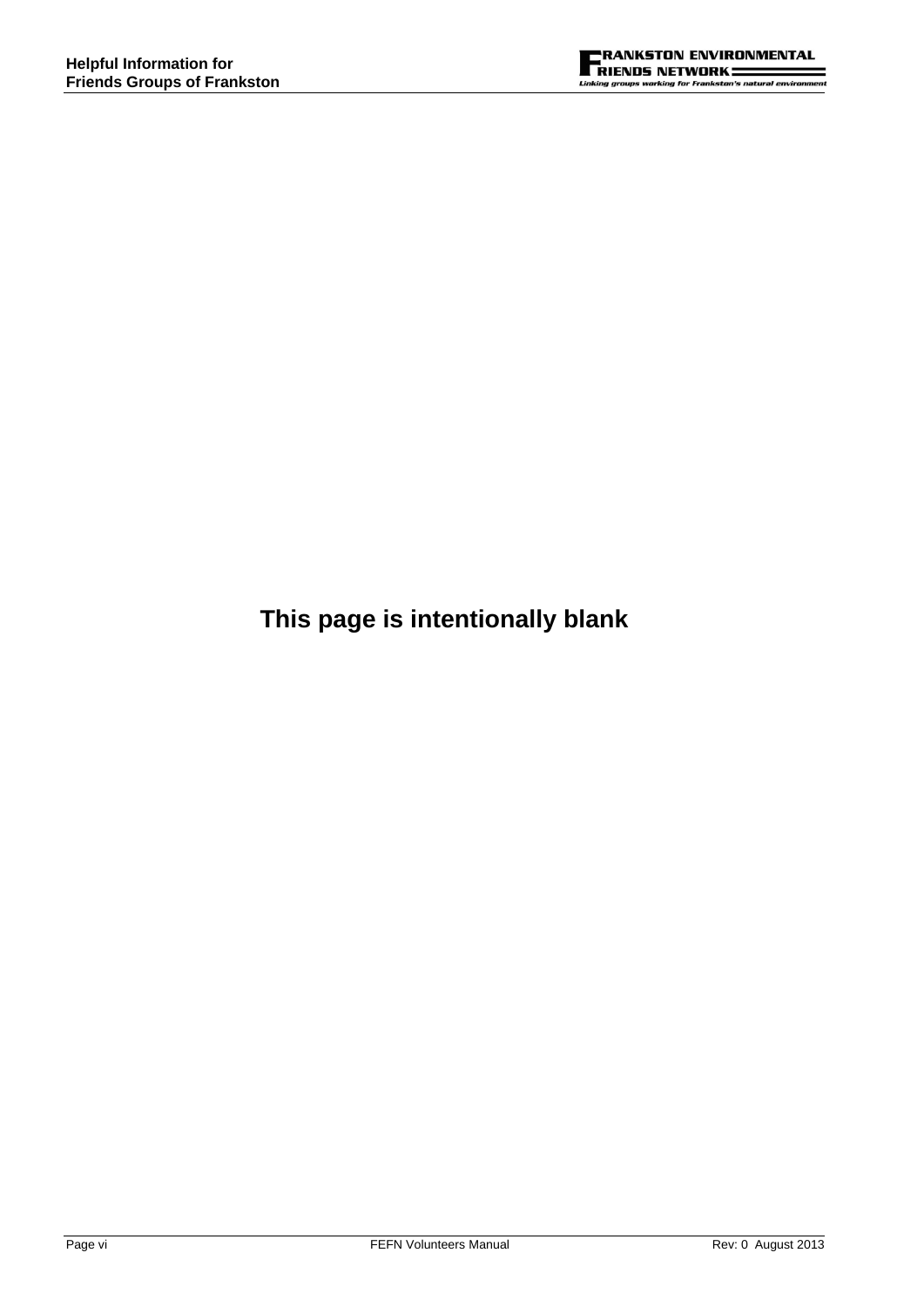# **1. ABOUT FRIENDS GROUPS**

# **1.1. WHAT IS A FRIENDS GROUP?**

A Friends Group is a group of people with a shared interest in supporting the protection of a particular park, reserve, area or species. These 'Friends' volunteer their time to be involved in activities that can range from tree planting in local reserves to teaching other people about special places or species. In return, the volunteers gain a sense of satisfaction, new knowledge and meet with new people. Anyone can be a friend — all that is needed is some spare time and a bit of enthusiasm!

Friends Groups are like a support group, working in partnership with, and under the guidance of, the management authority (e.g. Frankston City Council, Parks Victoria, and Melbourne Water – see section 1.4 – Types of Management Authority).

| <b>On-ground Work</b>        | <b>Community Education</b> | <b>Group Facilitation</b>                          |  |
|------------------------------|----------------------------|----------------------------------------------------|--|
| Weed removal<br>$\bullet$    | Information stalls         | Recruiting new members                             |  |
| Revegetation                 | Guided walks               | Secretarial duties                                 |  |
| Seed collecting<br>$\bullet$ | Design of group website    | • Training new volunteers                          |  |
| Plant propagating            | Signage and brochures      | Representing group at<br>meetings                  |  |
| Flora & fauna surveys        | Friends Group newsletter   | Liaising with management<br>$\bullet$<br>authority |  |
| Track maintenance            | School & group talks       | Managing funded projects                           |  |

Friends Groups typically work on a variety of tasks, which may include:

## **1.2. FRANKSTON ENVIRONMENTAL FRIENDS NETWORK**

The Frankston Environmental Friends Network (FEFN) was formed in 1996 and is an umbrella organisation of the Friends Groups that work within the Frankston municipality. All Friends Groups, regardless of which management authority they fall under, are eligible to become a member of the FEFN.

The FEFN provides regular and effective avenues of communication between:

- Frankston City Council, including environmental staff and rangers;
- other management authorities, such as Parks Victoria and Melbourne Water; and
- the individual Friends Groups themselves.

The objectives of the FEFN include acting as a collective voice for Friends Groups in addressing environmental issues affecting the Frankston municipality and assisting individual Friends Groups to see their reserve or role in relation to the 'bigger picture'. More details of the way the FEFN works can be found in the Objectives and Procedures document at Appendix 1.

FEFN meetings are held regularly, generally at the Frankston Civic Centre. For more information on the FEFN, contact the Frankston City Council Environmental Education and Volunteer Support Officer on 9784 1768.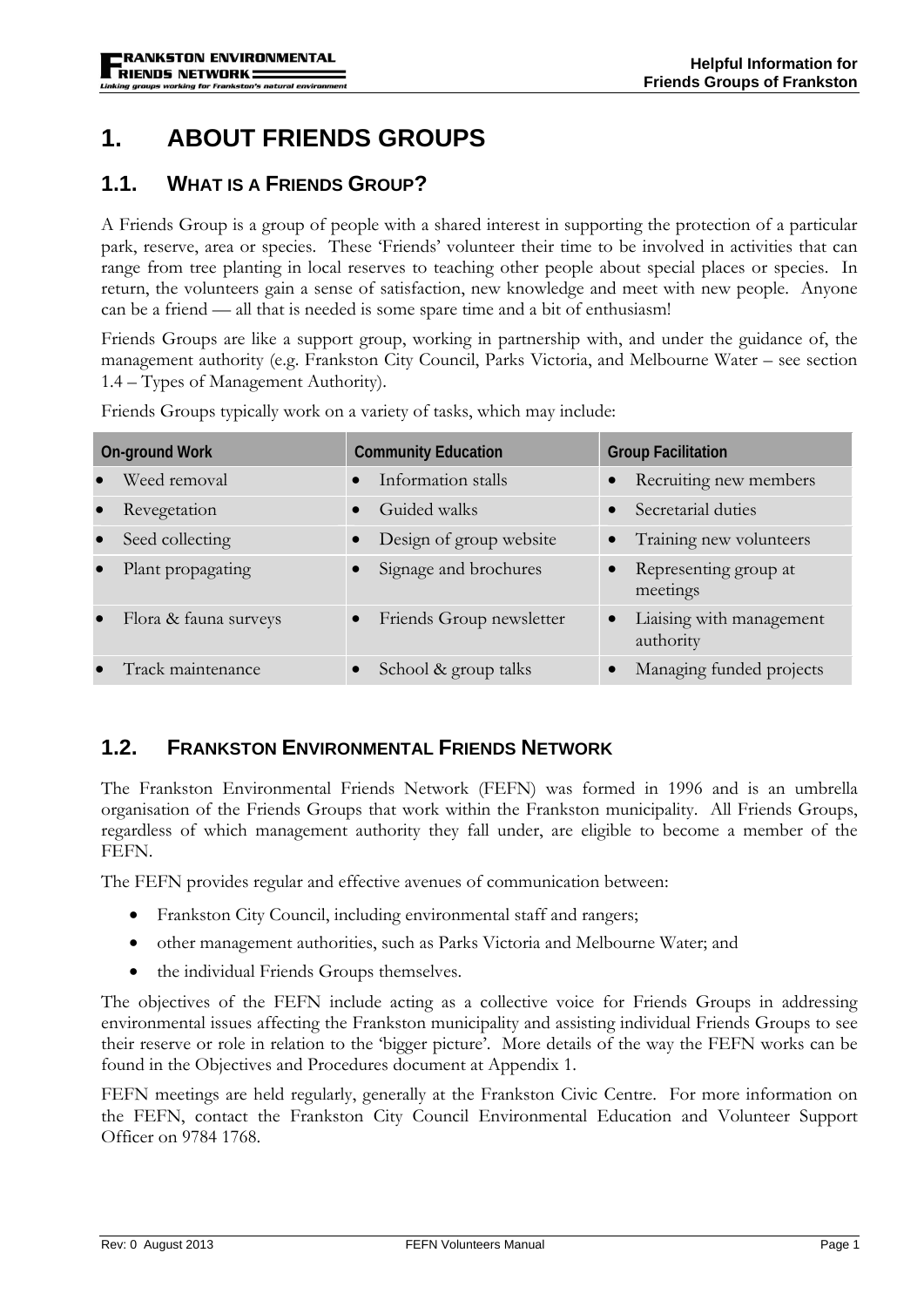## **1.3. FRIENDS/VOLUNTEER GROUPS IN FRANKSTON**

Frankston City is extremely fortunate to have fifty five natural reserves and a large number of dedicated Friends Group volunteers who, in partnership with Council, Parks Victoria or Melbourne Water, spend countless hours working to enhance and preserve these areas.

In addition to the Friends Groups, there are other volunteer groups that focus on different aspects of our local biodiversity. There are groups that care for injured wildlife, such as AWARE and Animalia; and other groups that enjoy observing and sharing knowledge about local flora and fauna, for example, the Peninsula Field Naturalists Club. There is also a band of dedicated volunteers who assist in seed collection and propagation at Frankston City Council's Indigenous Nursery, under the guidance of the Indigenous Nursery Officer.

For a current list of active Friends Groups and contact details, see the Council's Guidelines for Friends Group Volunteers section, Appendix 8; and Appendix 13 for our wildlife rescue members.

## **1.4. TYPES OF MANAGEMENT AUTHORITY**

The Friends Group operate in partnership with the relevant land manager, and whilst still being autonomous and independent, they must have prior approval of any planned work by their management authority. The partnership is a cooperative, mutually supportive relationship, which encourages volunteer participation and recognises the legal responsibilities of the management authority. In Frankston, different Friends Groups work under the auspices of various management authorities, depending on who 'owns' or manages the reserve. These authorities are:

- State Government, such as:
	- o Parks Victoria The Pines Flora and Fauna Reserve, Frankston Reservoir, Langwarrin Flora and Fauna Reserve; and
	- o Melbourne Water co-manages with Frankston City Council Kananook Creek, Seaford Wetlands, Upper and Lower Sweetwater Creek; and Boggy Creek Reserves.
- Local Government, Frankston City Council in our case, but we also liaise with Mornington Peninsula Shire and the City of Kingston.

#### **1.5. ENVIRONMENTAL ORGANISATIONS**

While Friends Groups are autonomous, there are environmental organisations which the group may have access to. They are:

- Frankston Environmental Friends Network:
	- o The FEFN was formed primarily to provide a forum for communication between the community groups associated with Frankston's natural reserves, and the Frankston City Council environmental officers and reserve maintenance staff.
	- o One or two representatives from each Friends Group attend the FEFN meetings and are responsible for passing on two way information between group members and the Council representatives at the meetings. The FEFN meets regularly each month (except January), generally at the Frankston Civic Centre.
	- o As circumstances have changed over the years, the FEFN has broadened its membership to include representatives of other bodies working for Frankston's natural environment, and it has also extended its concerns to take up environmental issues beyond the natural reserves when it considers this appropriate and necessary.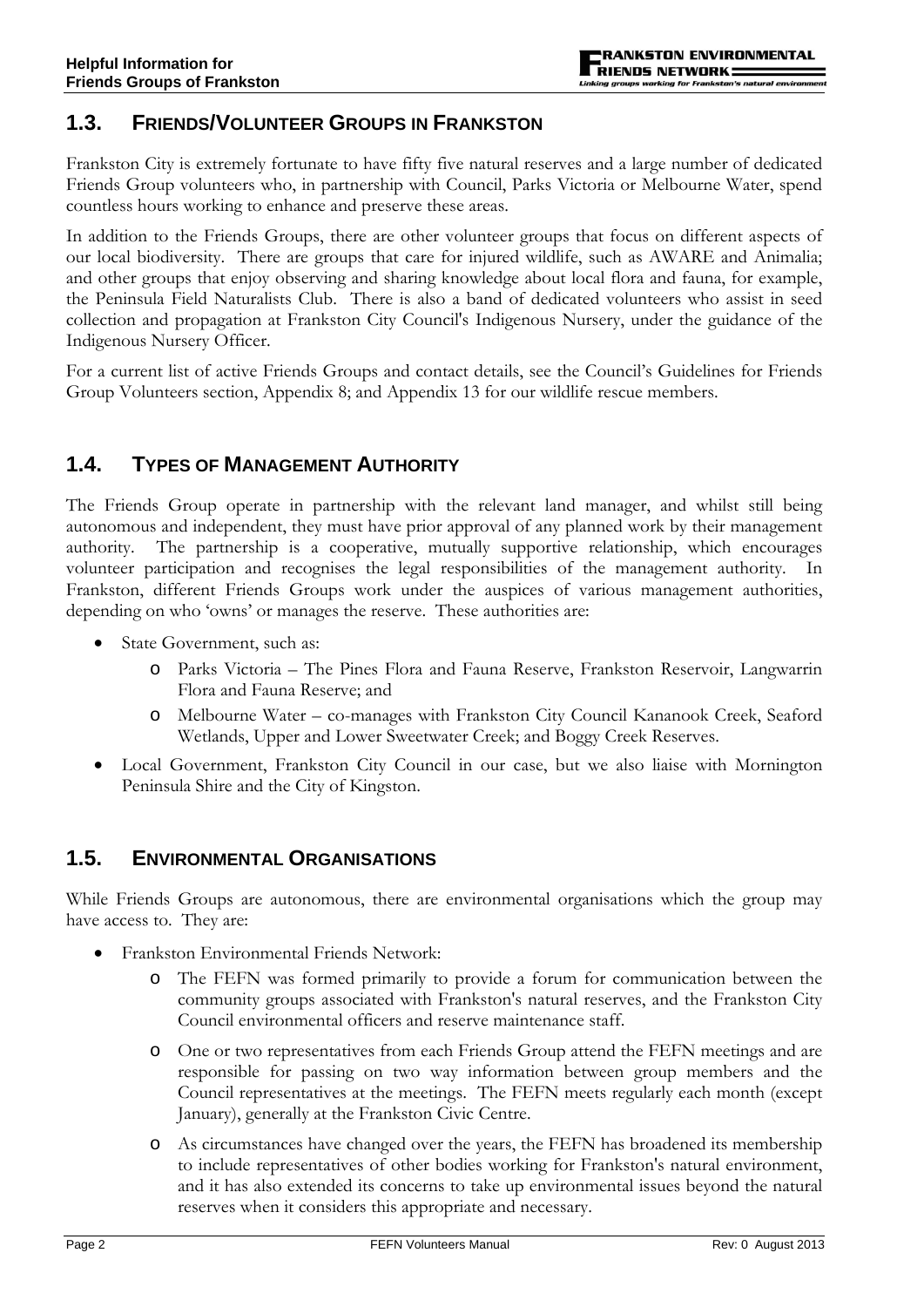- o For more details on the Objectives and Procedures of the FEFN, see Appendix 1.
- o For contact details, see to the Council's Guidelines for Friends Group Volunteers section, Appendix 8 or visit the FEFN home page – www.fefn.wordpress.com.
- Victorian Environment Friends Network
	- o The Victorian Environment Friends Network (VEFN) exists to help represent the common interests of all Friends groups in Victoria. Coordinated by a committee elected at a biennial conference, the Network produces a quarterly newsletter, arranges seminars, celebrates volunteering with the Best Friend Award and liaises with managing authorities.
	- o For contact details see the Council's Guidelines for Friends Group Volunteers section, Appendix 8 or visit the VEFN home page  $-$  http://home.vicnet.net.au/ $\sim$ friends/.
- Frankston Indigenous Nursery
	- o The Frankston Indigenous Nursery is operated by Frankston City Council and located in McCulloch Avenue, Seaford, next door to the Seaford State Emergency Service (SES) (Melways 99 F8). The nursery is managed by Council's Indigenous Nursery Officer and staff, and supported a group of volunteers who assist in seed propagation. For contact detail of the nursery see the Council's Guidelines for Friends Group Volunteers section, Appendix 8.
- Peninsula Field Naturalists Club Incorporated
	- o The Peninsula Field Naturalists Club has been going for more than 60 years, with monthly evening meetings and weekend field trips to explore native vegetation and wildlife. The field trips are generally one-day outings around the Mornington Peninsula and Gippsland, with an annual camp going further afield. The club is a member of the FEFN. The monthly meetings are held on the second Wednesday of each month at the Uniting Church hall in High Street, Frankston. Guest speakers present an informative and interesting presentation each month. For contact details of the Peninsula Field Naturalists Club, see the Council's Guidelines for Friends Group Volunteers section, Appendix 8 or visit the Peninsula Field Naturalists Club website – http://home.vicnet.net.au/~penfnc/.
- Defenders of the South East Green Wedge Incorporated
	- o The Defenders of the South East Green Wedge have been operating in the cities of Kingston, Greater Dandenong and Frankston since 2002. Its role is to assist Local, State and Commonwealth Governments to achieve effective partnerships with the community within the context of Local Agenda 21 by encouraging conservation, cultural heritage and environment groups within the South Eastern region to participate in consultation processes.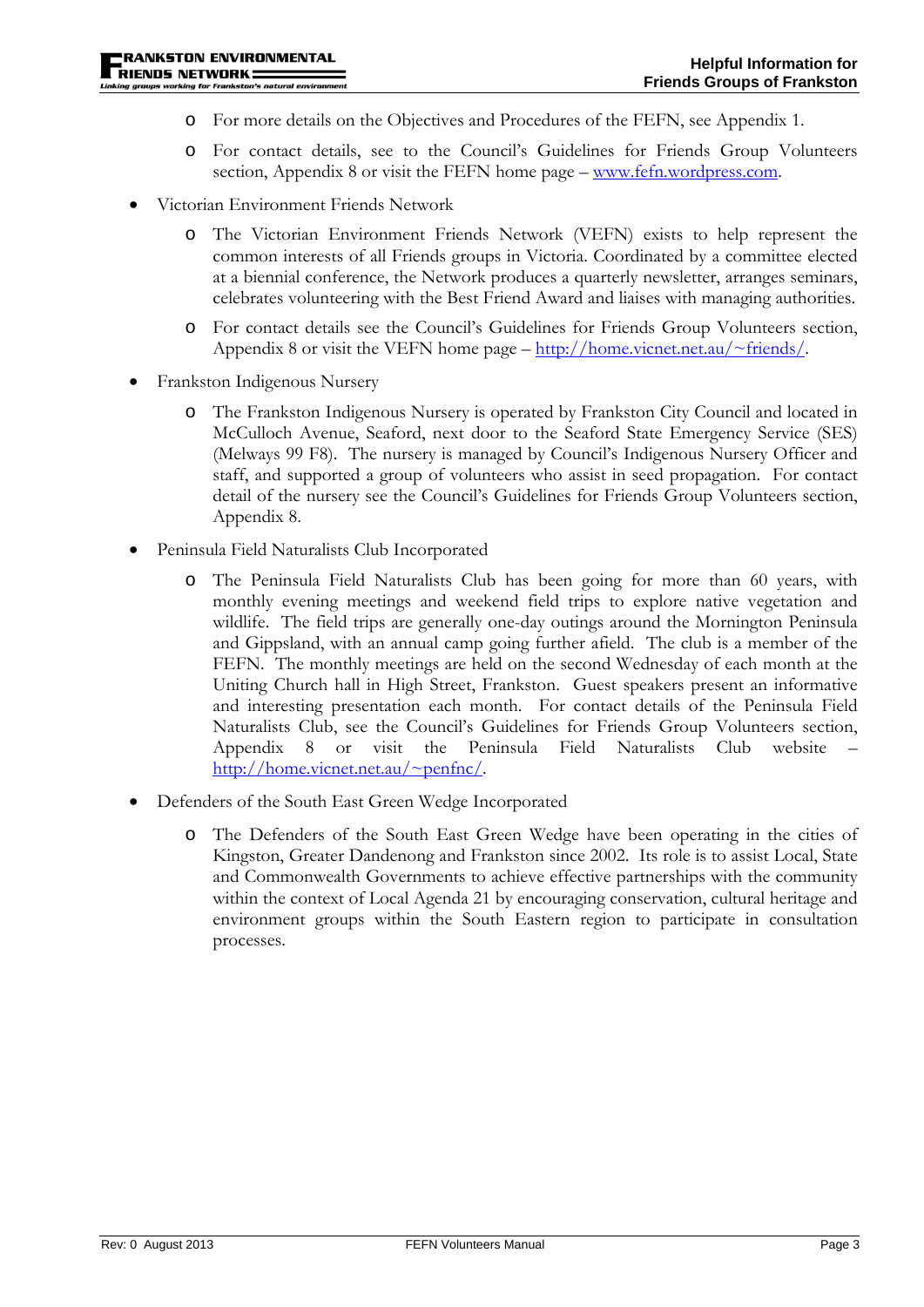# **2. WORKING WITH YOUR MANAGEMENT AUTHORITY**

## **2.1. RESPONSIBILITIES ARE TWO-WAY**

By approving the formation of a group, the relevant management authority has the responsibility for approving and supporting the activities of the group where this impacts on the authority's land. It also has the responsibility for ensuring that volunteers (as for employed staff) are adequately instructed and prepared for the work activities they are undertaking.

The Friends Group's responsibility is to ensure that members are operating within the management authorities' and group's guidelines for approved activities. The Activities Leader of the group must ensure that all members (especially new members) are adequately prepared and overseen in undertaking work tasks. The requirements of the management authority, such as sign-on sheets and activity procedures, must be followed to ensure the safety of the volunteers.

For Friends Groups working with Frankston City Council, the Guidelines for Friends Group Volunteers section (pages 7-9) provide details of their requirements. Page 8 of the Guidelines for Friends Group Volunteers provides details of the forms required by the Friends Groups, which are included as appendices. These forms include:

- Safe Work Methods Statement (SWMS)
- Induction of New and Existing Volunteers
- Safety Prompts
- Daily Site Checklist for Friends Group Activities Leaders
- Attendance Sheet for Working Bees
- Annual Registration Form for Volunteers
- Incident and Hazard Report Form.

The above listed forms are included as appendices to the Guidelines for Friends Group Volunteers. Additional information regarding the responsibilities of Activities Leaders is also contained in section 4.3 of this document.

In the case of Frankston City Council, the FEFN is the principal group which maintains communication between the responsible Council Officers and the Friends Groups, with respect to procedures, training, etc. Apart from this, groups maintain a close working relationship with particular reserves staff, whether they are Council or ranger staff from other relevant management authorities.

The FEFN also maintains contact with representatives of other authorities, such as Department of Environment and Primary Industries (DEPI) (formerly DSE), Melbourne Water, and neighbouring municipalities.

## **2.2. MANAGEMENT AUTHORITY SUPPORT**

#### **2.2.1. Council Support**

The Frankston City Council offers a range of support to the applicable Friends Groups; refer to the Council's Guidelines for Friends Group Volunteers in the separate self-contained section of this folder.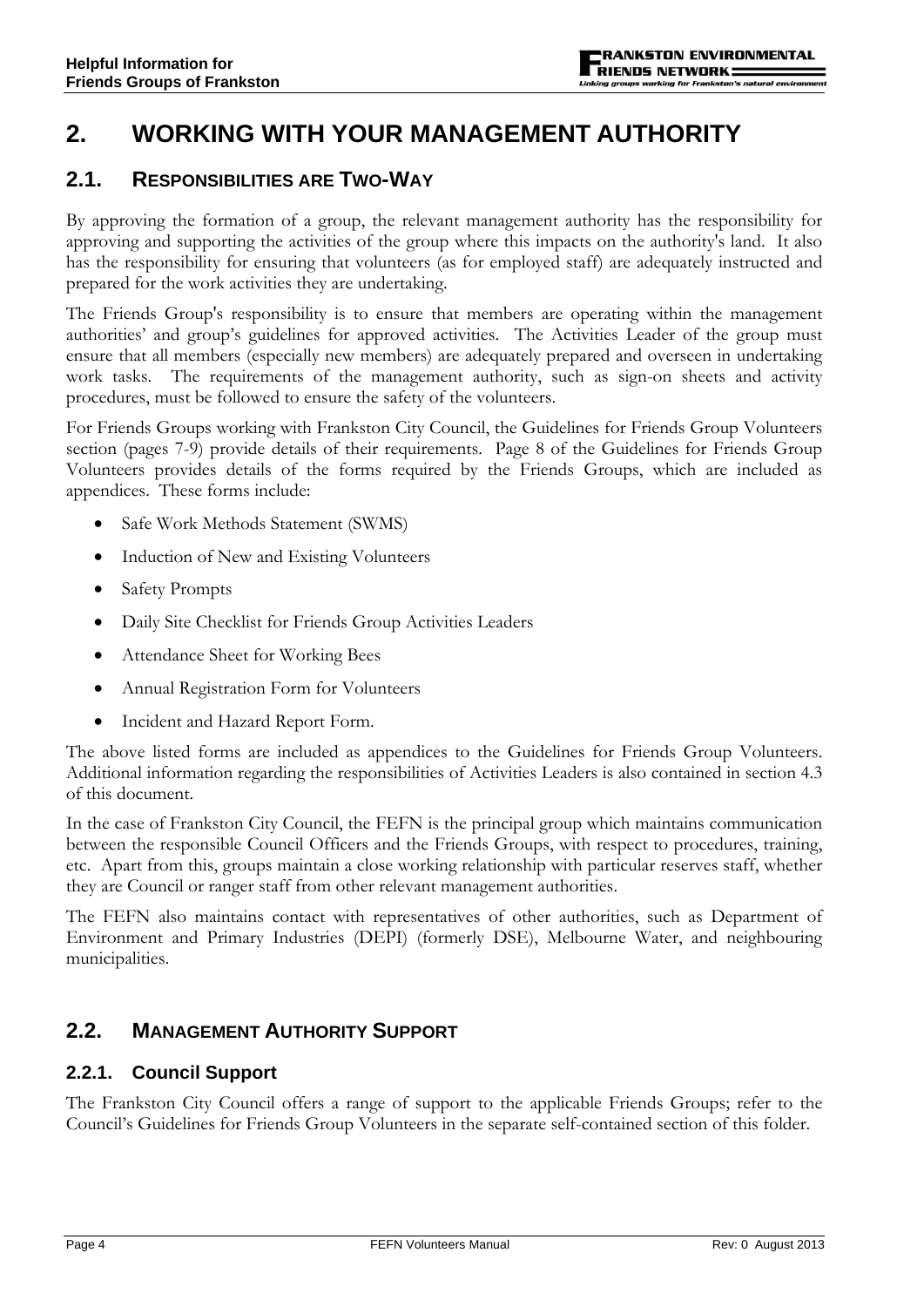#### **2.2.2. Other Management Authorities**

Friends Groups operating under the auspices of other authorities, such as Parks Victoria or Melbourne Water, will have regular contact with their reserve management staff. These personnel are the first point of contact for assistance and advice from these authorities. It is important that the Friends Groups, and in particular the Activities Leaders, foster good relationships with their reserve management staff.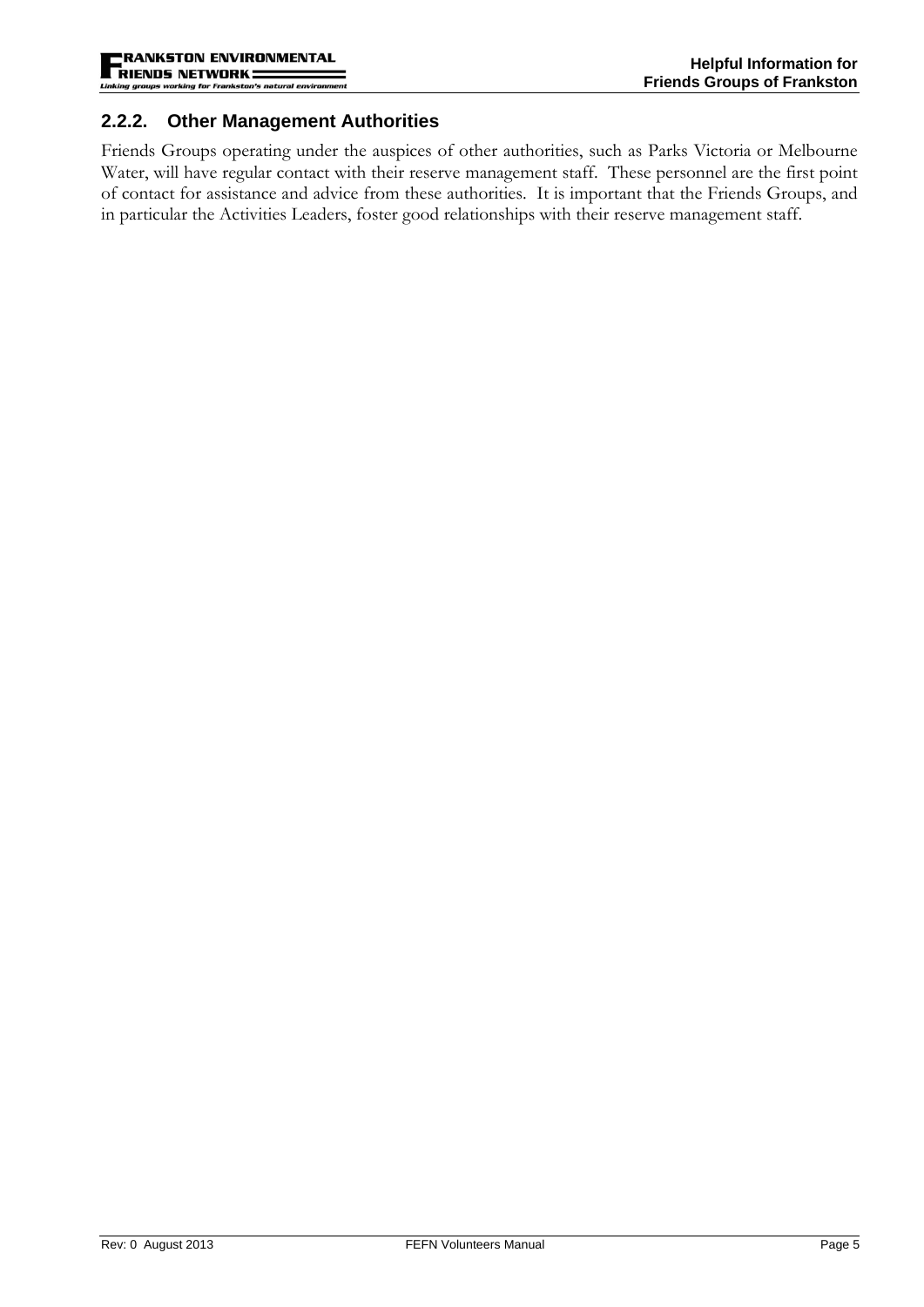# **3. FORMING AND MAINTAINING A GROUP**

## **3.1. HOW TO START A FRIENDS GROUP**

Anyone can form a Friends Group but there is some work to do before a decision can be made as to whether it can go ahead. A few ideas to start with are:

- Develop a clear idea about the reasons that a Friends Groups should be formed.
- Do some research, such as who is the managing authority (Frankston City Council, Parks Victoria) and what is already happening in the reserve.
- Contact the management authority and discuss the idea the management authority will need to provide support for the potential Friends Group, so they must be on side.

This is a starting point only; there are many other factors that need to be considered. Refer to Appendix 2, an extract from the Parks Victoria and VEFN Volunteer and Friends Information Kit – 2009, for further information on how to establish a Friend Group.

There is also the consideration that once the Friends Group is up and running, there will be a need provide stimulus to keep it running, so having a few dedicated people working with you will help maintain the momentum. Appendix 3 provides some ideas on how to keep the Friends Group functioning, along with addition information about the operations of groups generally.

# **3.2. INCORPORATE OR NOT?**

#### **3.2.1. What is incorporation?**

Incorporation is the official registration of a group name. Benefits of incorporation are:

- Ability to make contracts
- Ability to own property
- Liability rests with the Incorporated Association not with members of the Committee
- Ability to sue and be sued
- Ability to receive grants from private and public organisations.

Advantages of remaining unincorporated are:

- Ease of dissolution (generally)
- Privacy of affairs
- Difficult to sue
- No legal reporting requirements.

#### **3.2.2. Do volunteer groups need to be incorporated?**

The answer to this question is yes, if:

- The association wishes to receive funds from a government body or other fund, which requires incorporation.
- The activities of an association involve any real risk of personal injury or any other claim for damages.
- The group wishes to hold property.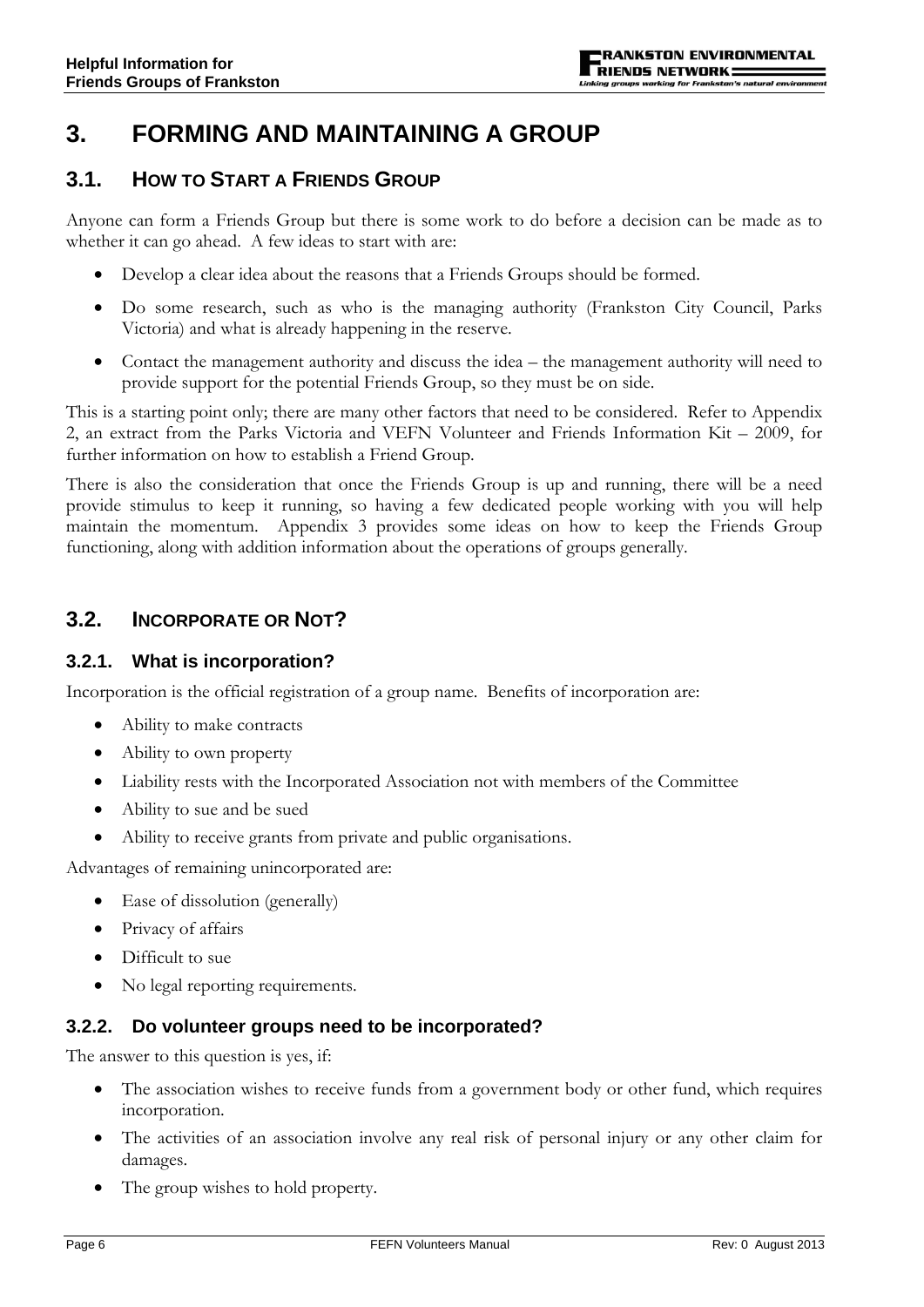- The group proposes to enter important contracts.
- The group is prepared to satisfy the continuing reporting and procedural requirements of an Incorporated Association. There is a requirement to lodge an annual return.

For a group to be eligible to receive grants under most grants programs, it must either be:

- incorporated, or
- able to make arrangements with another incorporated association to auspice their application.

However, to receive a Parks Victoria Healthy Parks Healthy People Grant, Friends Groups do not need to be incorporated as there is no transfer of funding to the community group.

Incorporated status also protects the personal assets of the committee members and individual volunteers in the event an incorporated volunteer group is sued. The incorporated body could only be sued for the value of the incorporated body's assets (e.g. property, cash in bank, tools, equipment, and other assets).

However, if an incident occurred as a result of an authorised volunteer activity, the legal liability may be borne by the Friends Group's relevant management authority, provided the Friends Group has followed the procedures specified by the management authority.

Appendix 4 contains further information about the formalities of Friends Groups, in addition to a sample constitution suitable for a group that does not wish to incorporate.

For further information on incorporation, contact Consumer Affairs Victoria on 03 8765 5222 or http://www.consumer.vic.gov.au/clubs-and-not-for-profits/incorporated-associations.

#### **3.3. STRUCTURE OF FRIENDS GROUPS**

Many of the Friends Groups in Frankston are incorporated, and as such, are required to have a committee of management comprising of at least:

- a President
- a Vice President
- a Secretary,
- a Treasurer, and
- ordinary members (optional).

With changes to the Consumer Affairs Victoria's Model Rules in 2012, the role of Public Officer has been removed, with the responsibilities being transferred to the Secretary.

If your Friends Group is not incorporated, it's still a good idea to follow a similar structure of management – this allows decision making to be democratic. An important role for any Friends Group is that of the Activities Leader, the person responsible for organising and supervising the Friends Group's working sessions. For larger groups, this may be more than one person.

#### **3.4. FEFN REPRESENTATIVES**

The FEFN is the umbrella organisation of Friends Groups and other environmentally oriented groups in Frankston, as detailed in section 1.2. The FEFN encourages all Friends Groups to become members of the Network – a simple process of presenting your Friends Group's aims at one of the FEFN meetings. The benefits of membership are broad ranging; from being part of a collective voice in addressing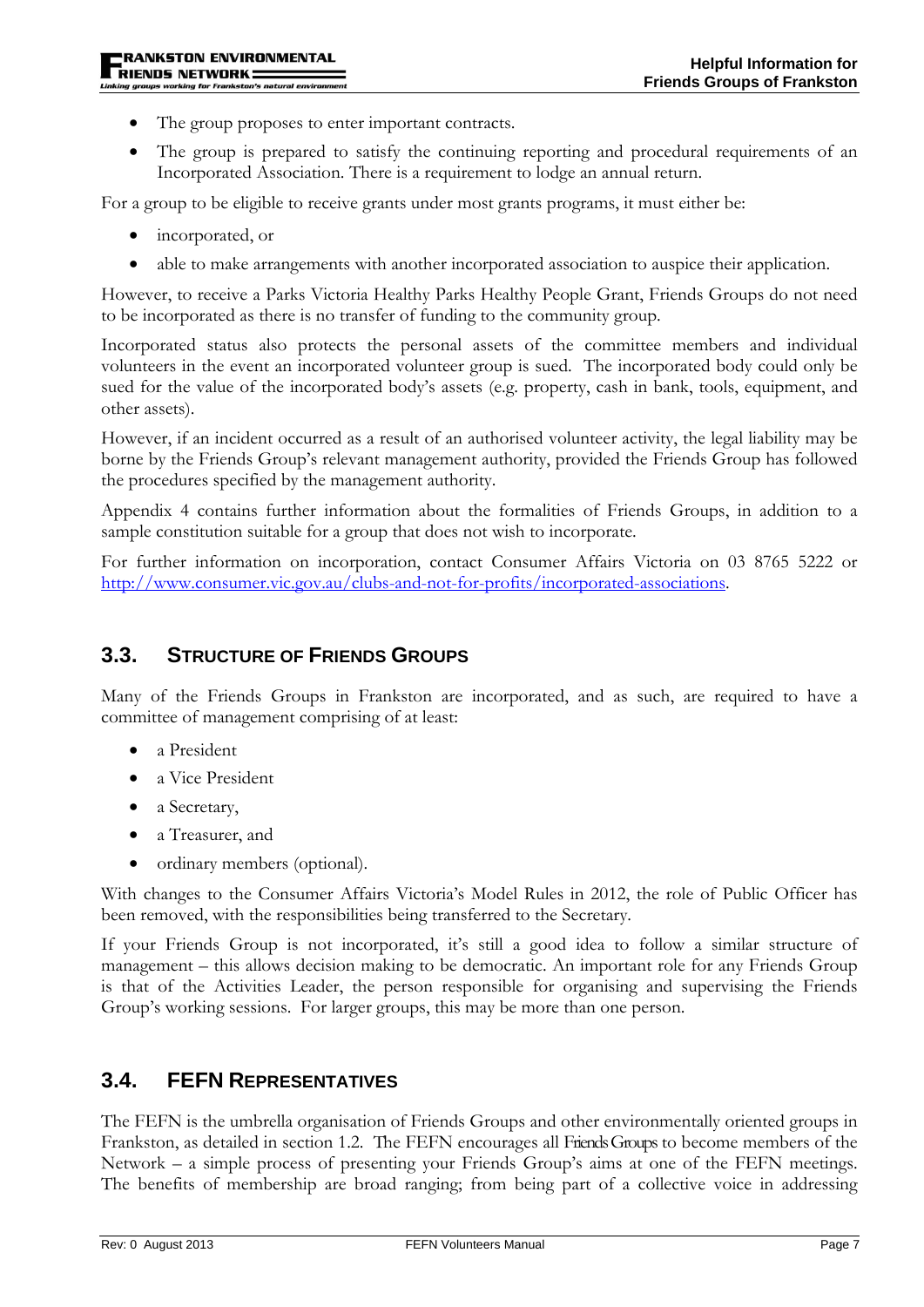environmental issues affecting the Frankston region, to assistance and support from the FEFN by way of sharing experiences, and developing skills and knowledge through forums and training sessions.

As a member group, you'll need to elect at least one of your members (but ideally two) as representative to the FEFN. The FEFN Objectives and Procedures document (Appendix 1) specifies that each Friends Group is entitled to have two representatives attend the FEFN meetings, however in the event of a vote being called, only one representative may vote on behalf of their group.

## **3.5. MAINTAINING A SUCCESSFUL GROUP**

A key requirement to maintain a successful Friends Group is to build a small team of dedicated members who are willing to help coordinate activities. An essential ingredient is good communication between the Friends Group's committee, the members and the management authority. A good relationship with the management authority is vital, with regular communication both ways, so both you and your management authority contact have a good understanding on what you both want to achieve.

With running of a Friends Group, there are a range of opportunities to engage with your members. For instance, many people will join a Friends Group to become involved with pulling out weeds at the local bushland reserve. However, there are lots of other tasks that need doing in order for the group to function well, such as:

- writing a newsletter for the group,
- preparing morning tea for the working sessions,
- doing the paperwork to apply for grants; or
- propagating plants for the reserve.

These are just a few examples, depending on the Friends Group's circumstances – other opportunities may include writing an article for the local newspaper about your reserve, setting up a website or speaking to school groups – the list is only limited by what you want to realistically achieve.

As with any activity, it is important that the Friends Group has clearly defined goals – both short and long term. Longer term planning may be considering a new planting area, such as clearing, seed propagation, etc.; whereas short term goals could be applicable to the next working session, such as what you want to achieve on the day.

Friends Group projects should be achievable and relevant; with the objectives aligned with both the group and the management authority. It's also important to be engaged with the local community, especially those people who live near your reserve. By making marked improvements in the quality of the vegetation and amenity of your reserve, the locals will appreciate the efforts of the group and may be inspired to become participants in the Friends Group's activities – this helps instil a sense of ownership in the reserve.

An important aspect is the social connections between the Friends Group members, something that should be promoted. By knocking off work and sharing a tea break is a great start, and even the occasional social gathering away from your reserve is a good way of building a cohesive team. Even people who only turn up to a working session once or twice a year are a valuable asset to your group – make sure they are welcomed and that their efforts are appreciated. By emphasising that there are no obligations to attend every working session, most volunteers generally make an effort to attend whenever they can.

In summary, build good relationships and have appropriate and realistic aims as to what the Friends Group can achieve. Keep group formality to a minimum, as too much regimentation can be off-putting to people who just want to help out for a few hours.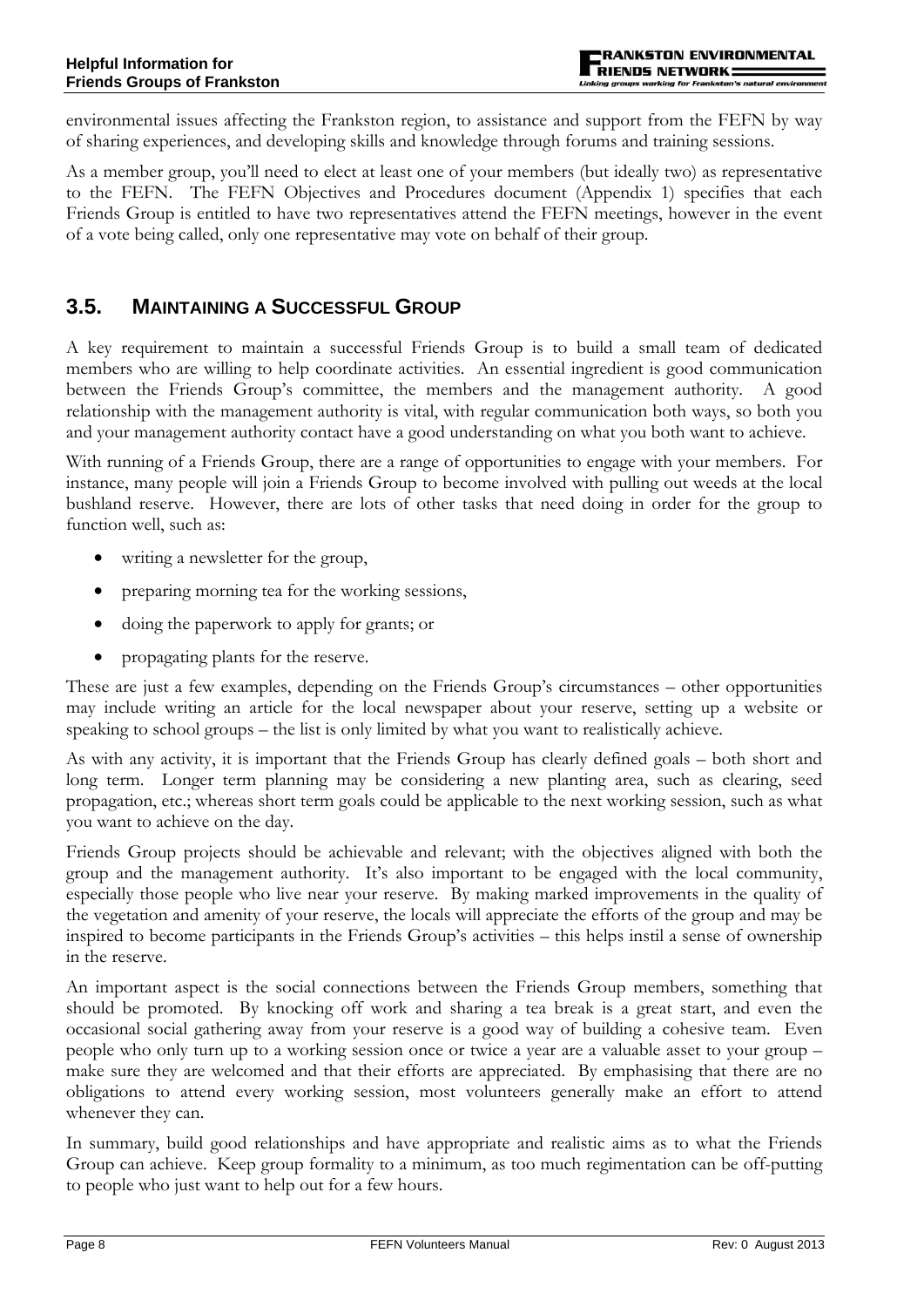# **4. THE GROUP IN ACTION – PRACTICAL MATTERS**

#### **4.1. PREPARING FOR PROJECT ACTIVITIES**

Friends Groups generally hold working sessions at regular intervals at their reserve. The Activities Leaders of Friends Groups associated with Frankston City Council need to refer to the Working Safely section (page 7) of the Guidelines for Friends Group Volunteers section. This provides a general overview of the volunteers responsibilities when working in Council reserves. To ensure that these working sessions achieve the desired outcomes, the following points should be considered:

- Notify members of the forthcoming working sessions. Even though it may be a regular monthly event, it is still a good idea to inform everyone to ensure maximum attendance.
- Plan the work that is to be undertaken by the Friends Group this ensures the best use of the volunteer's efforts on the day. Regular communication with the management authority is vital to ensure everyone has a clear understanding of the desired outcomes.
- The Activities Leader (see section 4.3 below) is the site person in charge, and takes responsibility for the delivery of equipment such as wheelbarrows, rakes, loppers, saws, weeding tools, kneeling mats, etc. to the working session site. Ideally, this person should be the first to arrive at the work site.

## **4.2. SOURCES OF EQUIPMENT AND FACILITIES**

There is a variety of equipment and resources that may be of use to Friends Groups: from practical tools for use during working sessions, to less tangible resources, such as meeting rooms and access to office equipment.

Most Friends Groups will have a selection of hand tools which the group owns. These may have been bought through the aid of a funding grant, refer to section 4.8 for further details.

For Friends Groups that operate under the direction of Frankston City Council, there are several resources available:

- Meeting room located at the Frankston Indigenous Nursery, the meeting room seats approximately 12 people and can be accessed outside of business hours if required. It can be booked for use by contacting the nursery directly, see the Council's Guidelines for Friends Group Volunteers section, Appendix 8.
- Community Volunteer Support Trailer this trailer is equipped with a broad range of tools and is available to community groups in Frankston. It is booked and stored at the Frankston City Council's Operations Centre in Buna Avenue, Seaford. Refer to the Council's Guidelines for Friends Group Volunteers section, Appendix 9 for the list of equipment available and booking details.
- Photocopying and printing for Friends Groups events and flyers, Frankston City Council Environment Department's Volunteer Support Officer can assist, including helping to publicise these events via the council's website and bimonthly Frankston City News.

Additional sources for photocopying can be our local state and federal Members of Parliament. Refer to the Council's Guidelines for Friends Group Volunteers section, Appendix 13 for contact details.

Friends Groups not associated with Frankston City Council have access to equipment and resources from their respective management authorities, however member groups of the FEFN also have access to some resources offered by Council.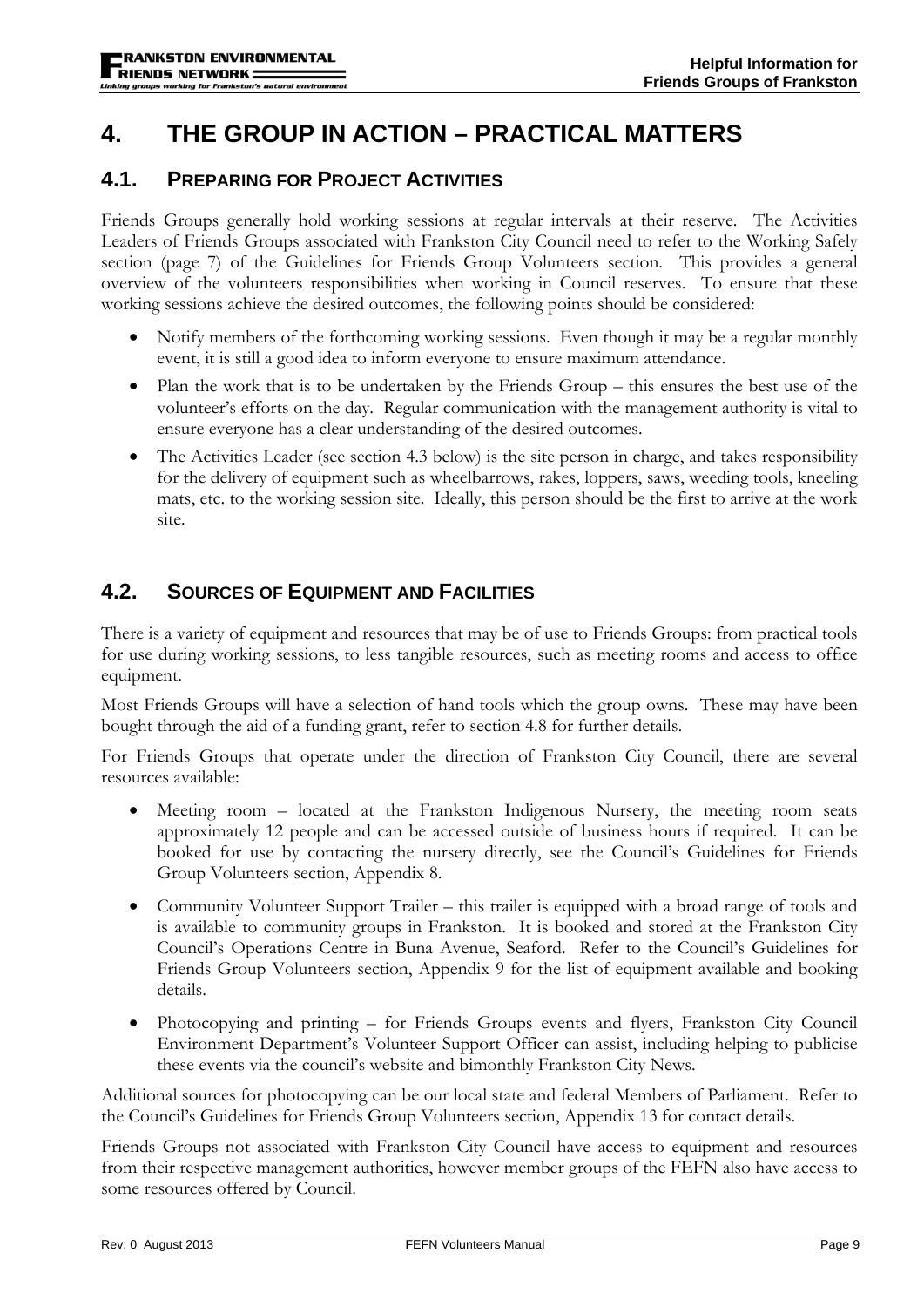Located at the meeting room at the Frankston Indigenous Nursery is a range of books available for loan to Friends Groups. These books cover a broad range of flora and fauna references, many of them specific to our local area. A list of the books available is at Appendix 5.

## **4.3. ACTIVITIES LEADER'S RESPONSIBILITIES**

The Friends Group Activities Leader is the person who supervises the Friends Groups working sessions. For larger groups, this role may be undertaken by more than one person. Ideally, the Activities Leader should be trained and currently accredited in First Aid – the management authority will generally arrange First Aid and refresher courses for nominated members of Friends Groups.

The Activities Leader(s) has the following responsibilities:

- Upon arrival, the Activities Leader should survey the work site to identify any potential hazards, such as tripping hazards, broken glass, etc. Appendix 6 in the Council's Guidelines for Friends Group Volunteers section contains a copy of the Daily Site Checklist for Friends Group's Activities Leaders, which should be completed prior to the commencement of work.
- For Frankston City Council reserves, the Activities Leader must complete a Safe Work Methods Statement (SWMS). A SWMS template is included as Appendix 14 in the Council's Guidelines for Friends Group Volunteers section.
- As people arrive at the site, welcome them and explain the planned tasks. For new members, having a simple fact sheet available will help people understand how the Friends Group operates, as well as some practical information. A sample of a fact sheet is provided at Appendix 6. If there is a range of tasks, where possible, give the members the opportunity to select the task most suitable to their abilities.
- Ask the members to sign the attendance sheet when they arrive this provides a record of who attended the working session; refer to section 4.4 for further details. The Council's Guidelines for Friends Group Volunteers section includes an Attendance Sheet for Working Bees at Appendix 3.
- Ensure each volunteer is suitably equipped for the activity:
	- o Appropriate clothing and footwear to provide adequate protection from the environment, including the weather, the bush and insects. This may include other Personal Protective Equipment (PPE) such as safety glasses, gloves, hearing protection, mask, etc. Gloves would be the most commonly required PPE, and ideally the volunteers will bring these along but it is a good idea for the Friends Group to have a few spare pairs with their tools.
	- o Sun protection cream and insect repellent, although the Friends Group may provide these.
	- o A drink bottle it is important to stay adequately hydrated, especially when working in the sun or on warm, windy days.
- Bring along the range of tools and equipment required for the tasks for the day. An essential part of the tool list is an adequately stocked First Aid kit. Refer the Council's Guidelines for Friends Group Volunteers section, Appendix 7 for the suggested contents list for First Aid Kits.
- The Activities Leader should also ensure that morning or afternoon tea is available to the volunteers when a rest break is required – a time to socialise is an important aspect of the Friends Group's activities. A thermos or two of hot water and tea, coffee and milk will suffice if members are encouraged to bring along their own cups.
- At the end of the day, ensure all equipment is collected and any bags of weeds or rubbish are gathered together at a suitable location for collection by the management authority.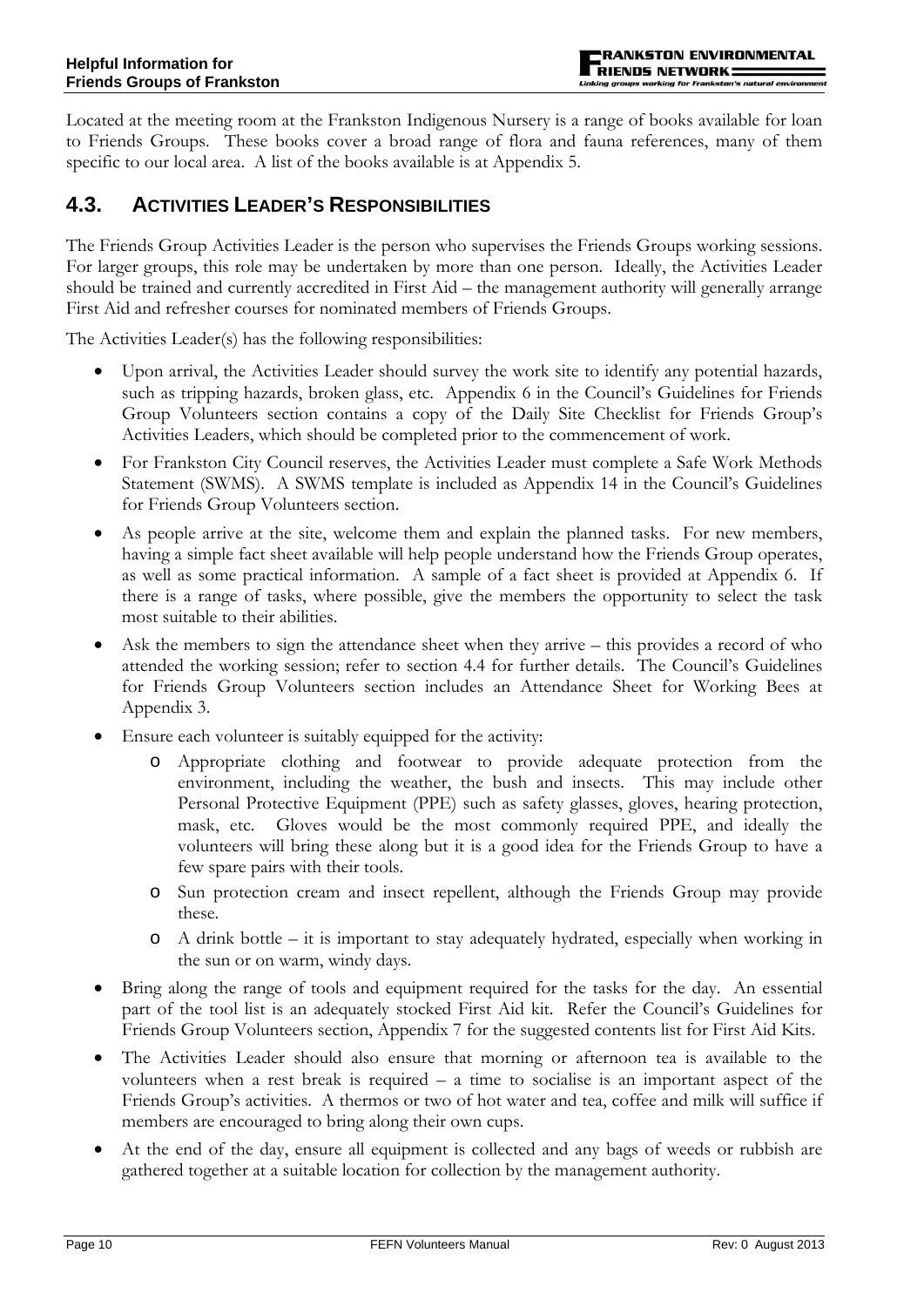- Finally, ensure that all volunteers are accounted for at the end of the activities, and that the Activities Leader is the last person to leave.
- Following the working session, the Activities Leader should report to:
	- o the Friends Group committee about progress or any issues that may have arisen, and
	- o their Ranger, to provide an informal report on what was achieved, and to advise on where any bags of weeds or rubbish are ready for collection.

The Activities Leader(s) would ideally be a member of the Friends Group's management committee, thus ensuring effective communication between the committee's intentions and the working session activities.

In addition to the above, the Activities Leaders working with Frankston City Council has other responsibilities, including:

- developing Annual Work Plans in conjunction with their Ranger,
- inducting new volunteers,
- ensuring the Annual Registration Form for Volunteers is completed and supplied to Frankston City Council, and
- completing the Incident and Hazard Report Form when required.

## **4.4. RECORD KEEPING**

As with any organisation, it is important to ensure all relevant records are kept for future reference. This can include meeting minutes, information from your management authority and day to day records of the Friends Group's activities. All groups must have an attendance sheet, which provides a record of who attended each working session. It should be signed by the volunteer when they arrive and include provision for their name, signature and contact details. This is required particularly for insurance purposes, refer to the insurance section in the Council's Guidelines for Friends Group Volunteers for further details.

Periodically, you'll be asked by your management authority to provide a copy of the attendance sheets to them for their record keeping. This data is important, especially in the event of an injury claim.

As data is gathered, it is important that it is suitably archived periodically; and that more than just one person knows where it is kept. For Friends Groups associated with Frankston City Council, the data that needs to be collected includes all the forms listed on page 8 of the Council's Guidelines for Friends Group Volunteers section. These forms are included as appendices to that section of the Manual.

## **4.5. THE 'BIODIVERSITY PROJECT'**

In 2003, the Network initiated what it called its 'Biodiversity Project', the main aims of which were:

- To collect as much information as possible on Frankston's flora, fauna and natural communities, and to catalogue this documentation with multi-field accessibility. Such information would include historical records.
- To set up a database system into which the results of any studies can be entered, or any observations of significance, especially in our natural reserves, can be recorded.

While a considerable amount of material has been assembled, setting-up difficulties has meant that the proposed database has not eventuated.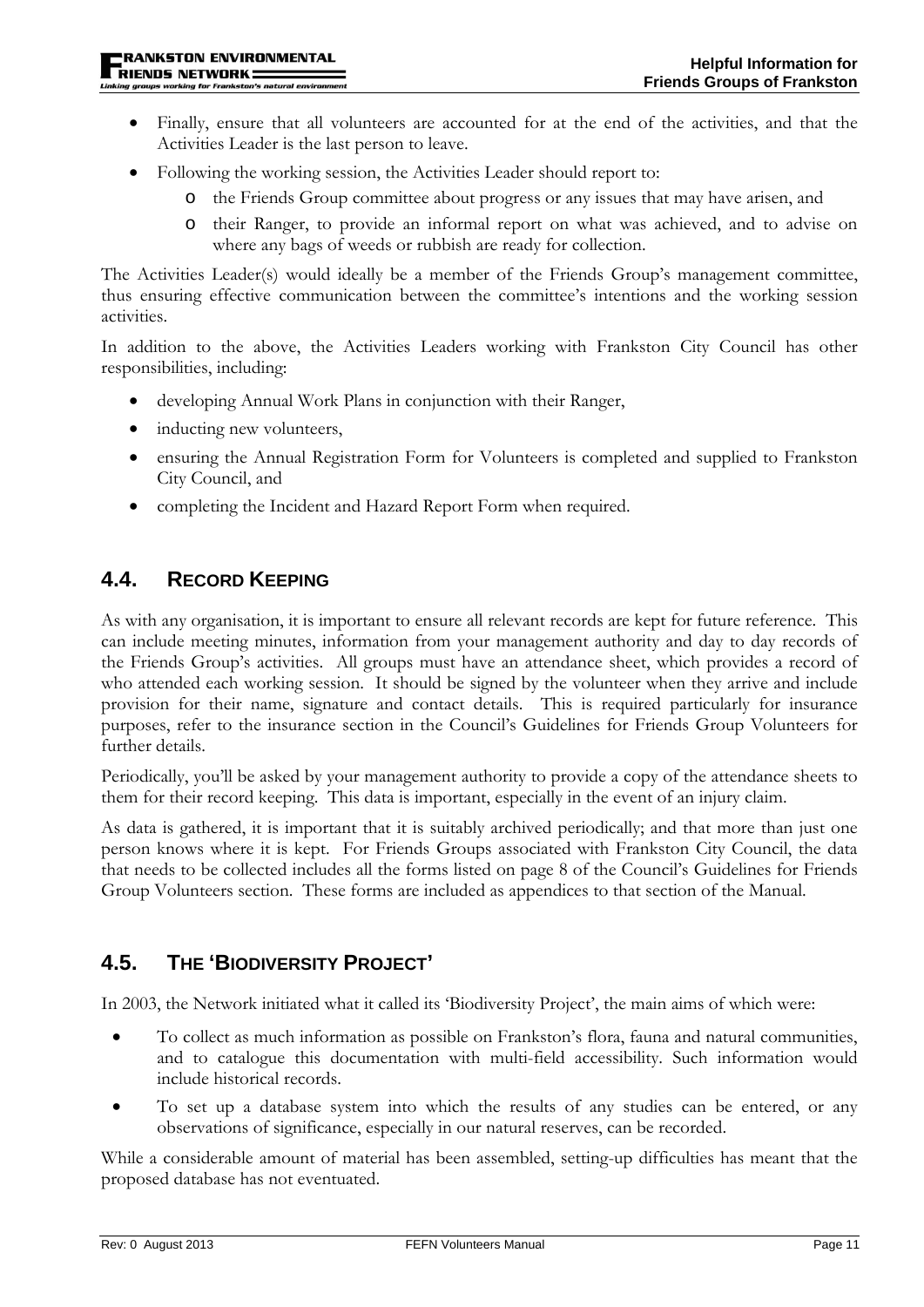However, having up-to-date records of the flora and fauna in our reserves is still seen as an important part of FEFN's role. As Frankston City Council now has a biodiversity team, it is seen as an appropriate role of FEFN's Biodiversity Action Group to work in conjunction with that team to build up and have access to records of flora and fauna, particularly as a base for monitoring and research projects.

The FEFN has a form entitled 'Report of Significant Flora/Fauna Sighting in a Reserve' (Appendix 7). All groups are urged to use this form to record details of sightings, and to return such records to FEFN. Frankston City Council encourages the use of the Victorian Biodiversity Atlas on the DEPI website as the most appropriate database for these sightings. The Victorian Biodiversity Atlas is located at: http://www.dse.vic.gov.au/plants-and-animals/native-plants-and-animals/victorian-biodiversity-atlas

## **4.6. FRANKSTON INDIGENOUS NURSERY**

Frankston City Council operates the Indigenous Nursery in Seaford. It is staffed by council employees and supported by a group of dedicated volunteers, who assist with the collection and propagation of seeds. The nursery is opened to the public for sales of plants on selected dates and time throughout the year.

The nursery, in conjunction with the Frankston Council Rangers, is a valuable resource for the supply of suitable plants in your reserves. For further details, refer to section 1.5 in this part of the manual; and also the Council's Guidelines for Friends Group Volunteers.

The nursery is also home to the small library of flora and fauna reference books available to Friends Groups. A current list of these books is at Appendix 5, and can be accessed by contacting the nursery, refer to the Council's Guidelines for Friends Group Volunteers section, Appendix 13.

## **4.7. WORKING IN THE COMMUNITY**

As members of a Friends Group, you will be working in public areas and most likely coming across people visiting your reserve, possibly enjoying a walk, taking a shortcut or walking the dog. It is important that you engage with these visitors where possible, and let them know what the Friends Group is doing to improve the reserve's amenity  $-i$  it's not uncommon for these passers-by to become interested enough to join your Friends Group.

The Friends Group may become involved with community activities, such as Clean Up Australia Day or Tree Planting Days, thereby engaging at a grassroots level with the local community. Not only does this showcase the work the Friends Group is undertaking, but is a great way to promote the group and build membership.

Other activities that could be considered are offering the local community a guided walk through your reserve, or engaging with a local school. Your Ranger, and for Frankston City Council managed reserves, the Environmental Education and Volunteer Support Officer may be able to assist with planning and publicity for a guided walk. Some ideas for developing a guided walk in your reserve are provided at Appendix 8.

Engaging with a nearby school is a great way of promoting the local environment, and an opportunity to run mini working sessions, special planting days and educational walks with the students. By working with the school's environment teacher provides opportunities to build a relationship between the Friends Group and the school, and can pay dividends with building your membership numbers.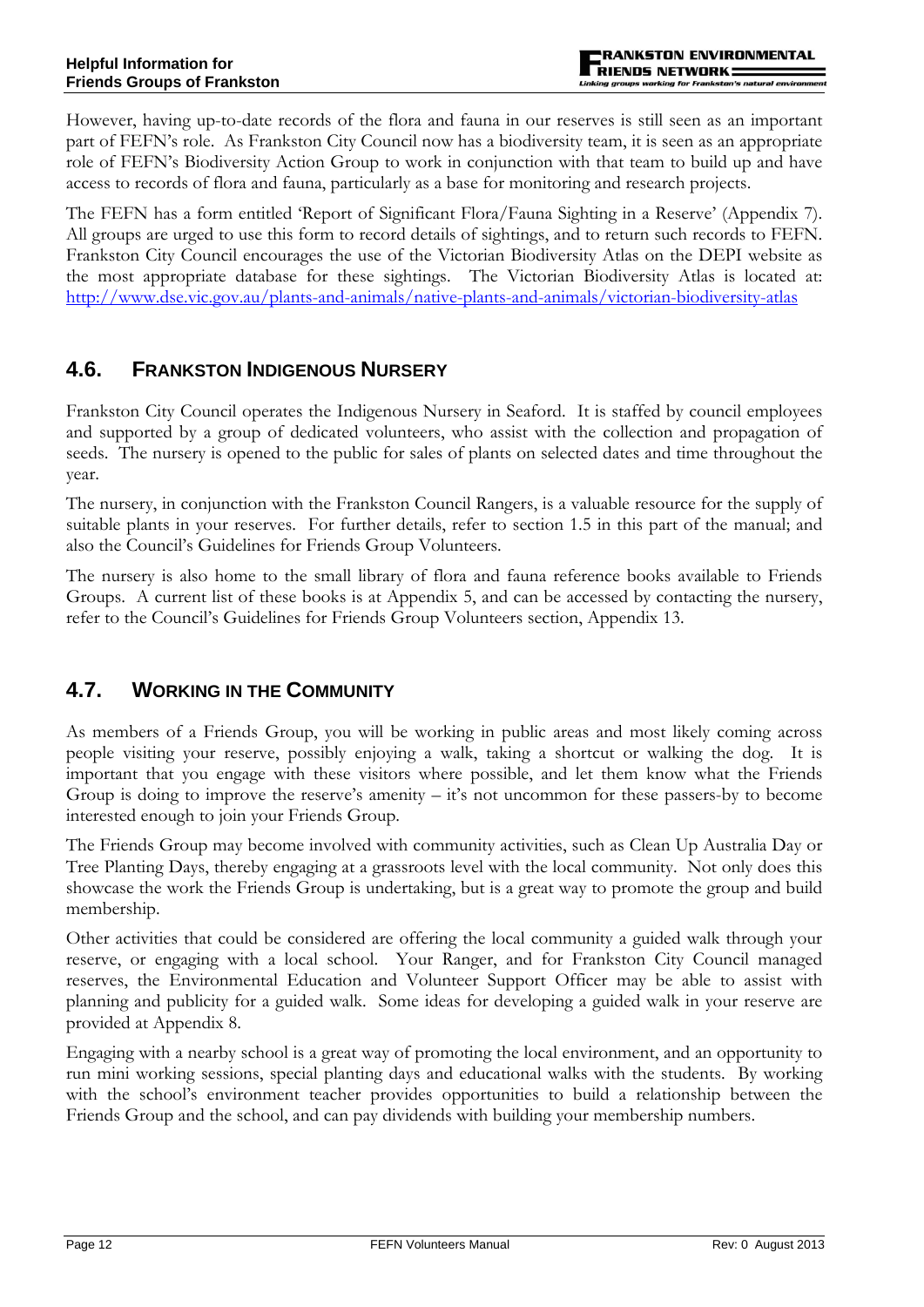#### **4.8. APPLYING FOR GRANTS**

Community grants are available from a range of organisations, such as Melbourne Water, Parks Victoria, Frankston City Council and CoastCare, amongst others. Information regarding these grants is usually available on these organisations' website, refer to the Council's Guidelines for Friends Group Volunteers section, Appendix 13 for a list of contacts. The management authority must give consent for any grant projects which are to be implemented on the land they manage.

For Friends Groups which are not incorporated, another group may be prepared to act as the auspice body for the grant. The auspicing group will need to manage the grant funding on the Friends Group's behalf.